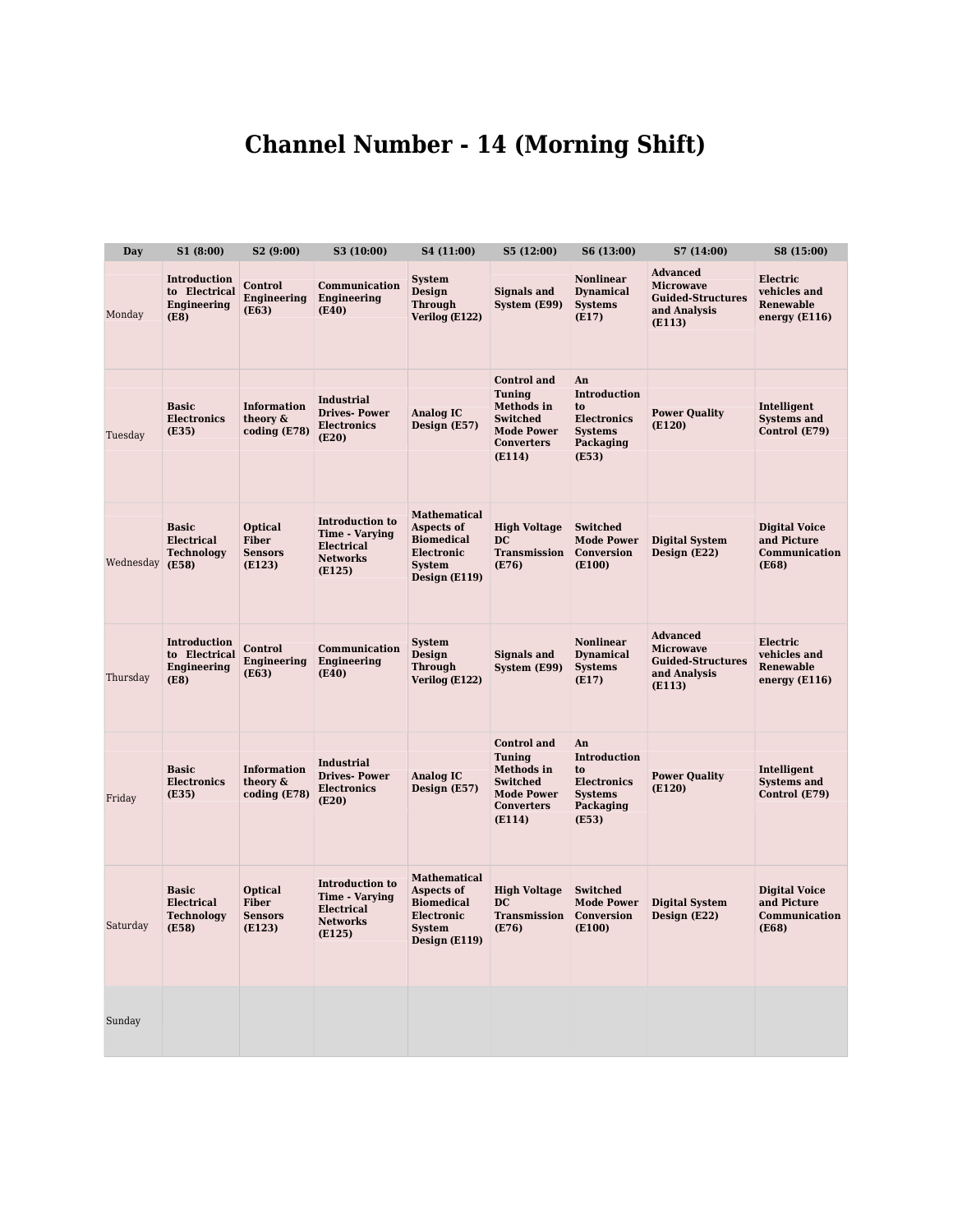## Channel Number - 14 (Evening Shift)

| Day       | S1 (16:00)                                               | S2 (17:00)                                                 | S3 (18:00)                                                                                        | S4 (19:00)                                                                                             | S5 (20:00)                                                                                                | S6 (21:00)                                                                       | S7 (22:00)                                                                                | S8 (23:00)                                                      |
|-----------|----------------------------------------------------------|------------------------------------------------------------|---------------------------------------------------------------------------------------------------|--------------------------------------------------------------------------------------------------------|-----------------------------------------------------------------------------------------------------------|----------------------------------------------------------------------------------|-------------------------------------------------------------------------------------------|-----------------------------------------------------------------|
| Monday    | <b>Basic</b><br>Electrical<br><b>Technology</b><br>(E58) | <b>Optical</b><br><b>Fiber</b><br><b>Sensors</b><br>(E123) | <b>Introduction to</b><br><b>Time - Varying</b><br><b>Electrical</b><br><b>Networks</b><br>(E125) | <b>Mathematical</b><br>Aspects of<br><b>Biomedical</b><br>Electronic<br><b>System</b><br>Design (E119) | <b>High Voltage</b><br>DC<br><b>Transmission</b><br>(E76)                                                 | <b>Switched</b><br><b>Mode Power</b><br>Conversion<br>(E100)                     | <b>Digital System</b><br>Design (E22)                                                     | <b>Digital Voice</b><br>and Picture<br>Communication<br>(E68)   |
| Tuesday   | Introduction<br>to Electrical<br>Engineering<br>(E8)     | Control<br><b>Engineering</b><br>(E63)                     | Communication<br>Engineering<br>(E40)                                                             | <b>System</b><br>Design<br><b>Through</b><br>Verilog (E122)                                            | <b>Signals and</b><br>System (E99)                                                                        | <b>Nonlinear</b><br><b>Dynamical</b><br><b>Systems</b><br>(E17)                  | <b>Advanced</b><br><b>Microwave</b><br><b>Guided-Structures</b><br>and Analysis<br>(E113) | Electric<br>vehicles and<br><b>Renewable</b><br>energy (E116)   |
|           |                                                          |                                                            |                                                                                                   |                                                                                                        | <b>Control</b> and<br><b>Tuning</b>                                                                       | An<br>Introduction                                                               |                                                                                           |                                                                 |
| Wednesday | <b>Basic</b><br><b>Electronics</b><br>(E35)              | <b>Information</b><br>theory &<br>coding (E78)             | Industrial<br><b>Drives-Power</b><br><b>Electronics</b><br>(E20)                                  | <b>Analog IC</b><br>Design (E57)                                                                       | Methods in<br><b>Switched</b><br><b>Mode Power</b><br><b>Converters</b><br>(E114)                         | to<br><b>Electronics</b><br><b>Systems</b><br>Packaging<br>(E53)                 | <b>Power Quality</b><br>(E120)                                                            | Intelligent<br><b>Systems and</b><br>Control (E79)              |
| Thursday  | <b>Basic</b><br>Electrical<br><b>Technology</b><br>(E58) | <b>Optical</b><br><b>Fiber</b><br><b>Sensors</b><br>(E123) | <b>Introduction to</b><br><b>Time - Varying</b><br><b>Electrical</b><br><b>Networks</b><br>(E125) | <b>Mathematical</b><br>Aspects of<br><b>Biomedical</b><br>Electronic<br><b>System</b><br>Design (E119) | <b>High Voltage</b><br>DC.<br><b>Transmission</b><br>(E76)                                                | <b>Switched</b><br><b>Mode Power</b><br>Conversion<br>(E100)                     | <b>Digital System</b><br>Design (E22)                                                     | <b>Digital Voice</b><br>and Picture<br>Communication<br>(E68)   |
| Friday    | Introduction<br>to Electrical<br>Engineering<br>(E8)     | Control<br>Engineering<br>(E63)                            | Communication<br>Engineering<br>(E40)                                                             | <b>System</b><br><b>Design</b><br><b>Through</b><br>Verilog (E122)                                     | <b>Signals and</b><br>System (E99)                                                                        | <b>Nonlinear</b><br><b>Dynamical</b><br><b>Systems</b><br>(E17)                  | <b>Advanced</b><br><b>Microwave</b><br><b>Guided-Structures</b><br>and Analysis<br>(E113) | Electric<br>vehicles and<br><b>Renewable</b><br>energy $(E116)$ |
|           |                                                          |                                                            |                                                                                                   |                                                                                                        | <b>Control</b> and                                                                                        | An                                                                               |                                                                                           |                                                                 |
| Saturday  | <b>Basic</b><br><b>Electronics</b><br>(E35)              | <b>Information</b><br>theory &<br>coding (E78)             | <b>Industrial</b><br><b>Drives-Power</b><br><b>Electronics</b><br>(E20)                           | <b>Analog IC</b><br>Design (E57)                                                                       | <b>Tuning</b><br><b>Methods</b> in<br><b>Switched</b><br><b>Mode Power</b><br><b>Converters</b><br>(E114) | Introduction<br>to<br><b>Electronics</b><br><b>Systems</b><br>Packaging<br>(E53) | <b>Power Quality</b><br>(E120)                                                            | Intelligent<br><b>Systems and</b><br>Control (E79)              |
| Sunday    |                                                          |                                                            |                                                                                                   |                                                                                                        |                                                                                                           |                                                                                  |                                                                                           |                                                                 |